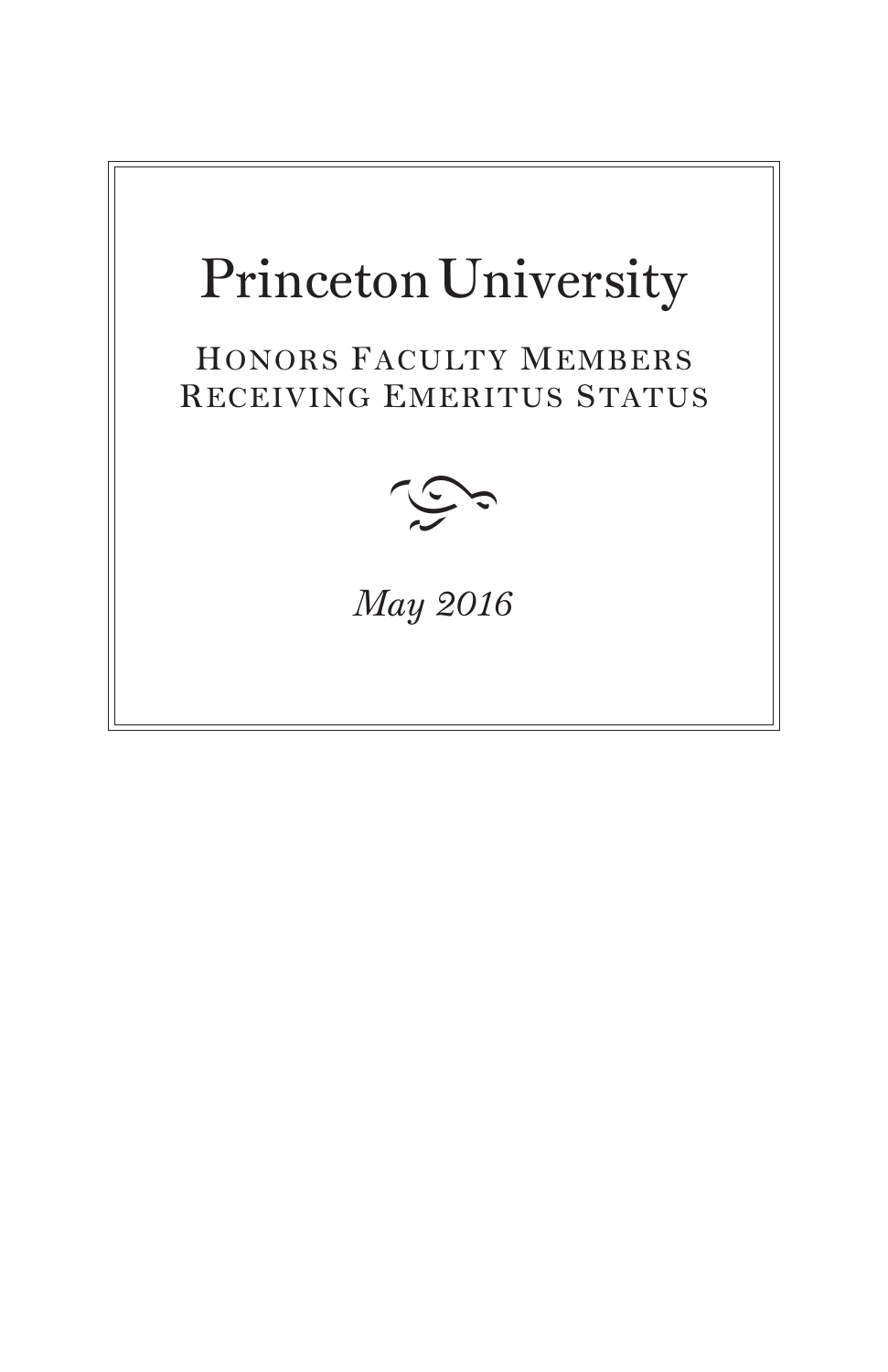The biographical sketches were written by staff and colleagues in the departments of those honored.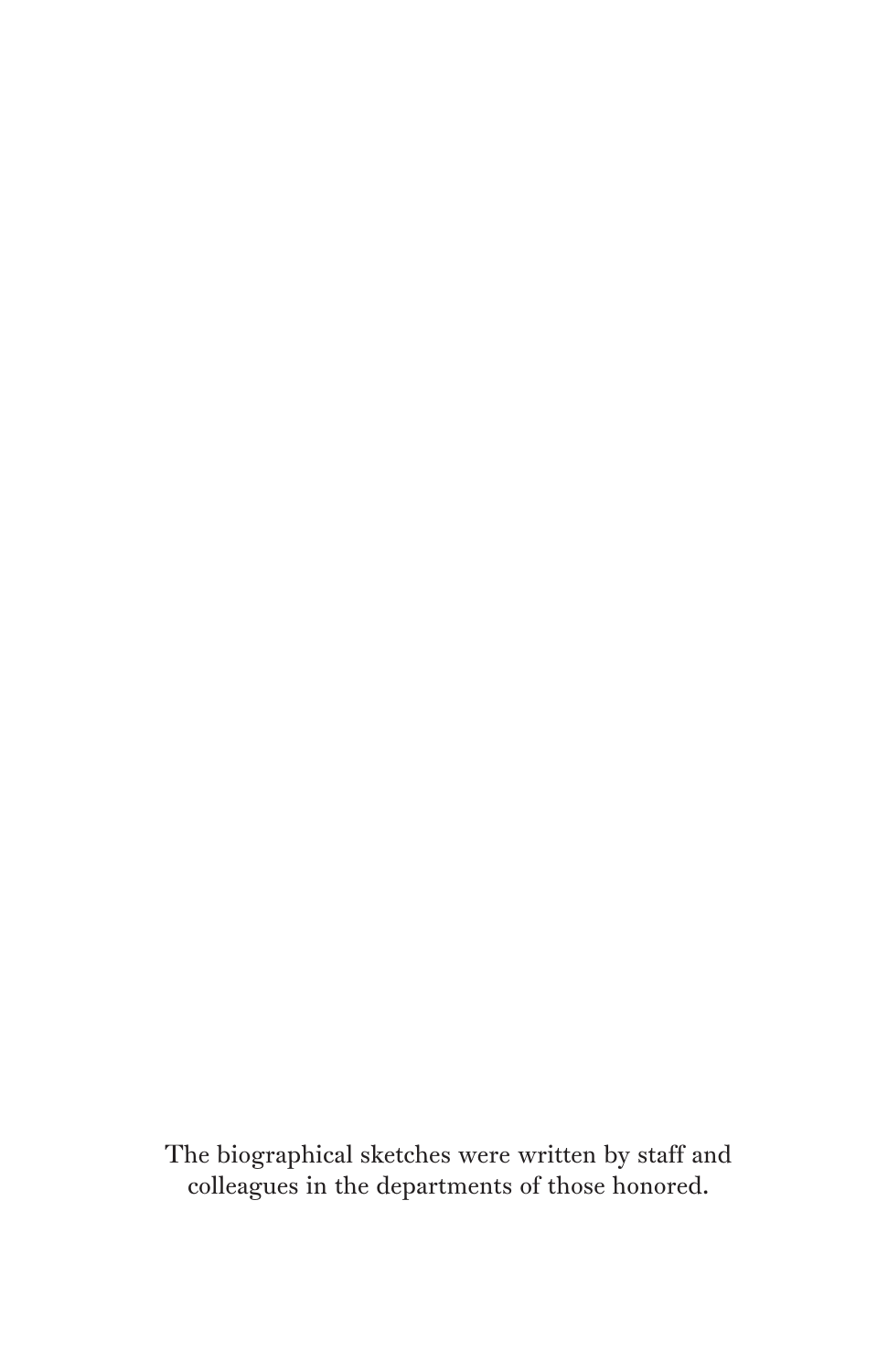## **CONTENTS**

*Faculty Members Receiving Emeritus Status 2016*

| Scott Gordon Burnham 3       |
|------------------------------|
| Edward James Champlin  6     |
| Douglas Wells Clark  10      |
|                              |
| John Madison Cooper  15      |
| Angus Stewart Deaton  18     |
| Paul Joseph DiMaggio  22     |
| Robert A. Freidin  25        |
|                              |
| Abdellah Hammoudi  30        |
| Nancy Weiss Malkiel  34      |
|                              |
| Ignacio Rodríguez-Iturbe  40 |
|                              |
| P. Adams Sitney  46          |
|                              |
| Ronald Edward Surtz  52      |
| Robert Daniel Willig 55      |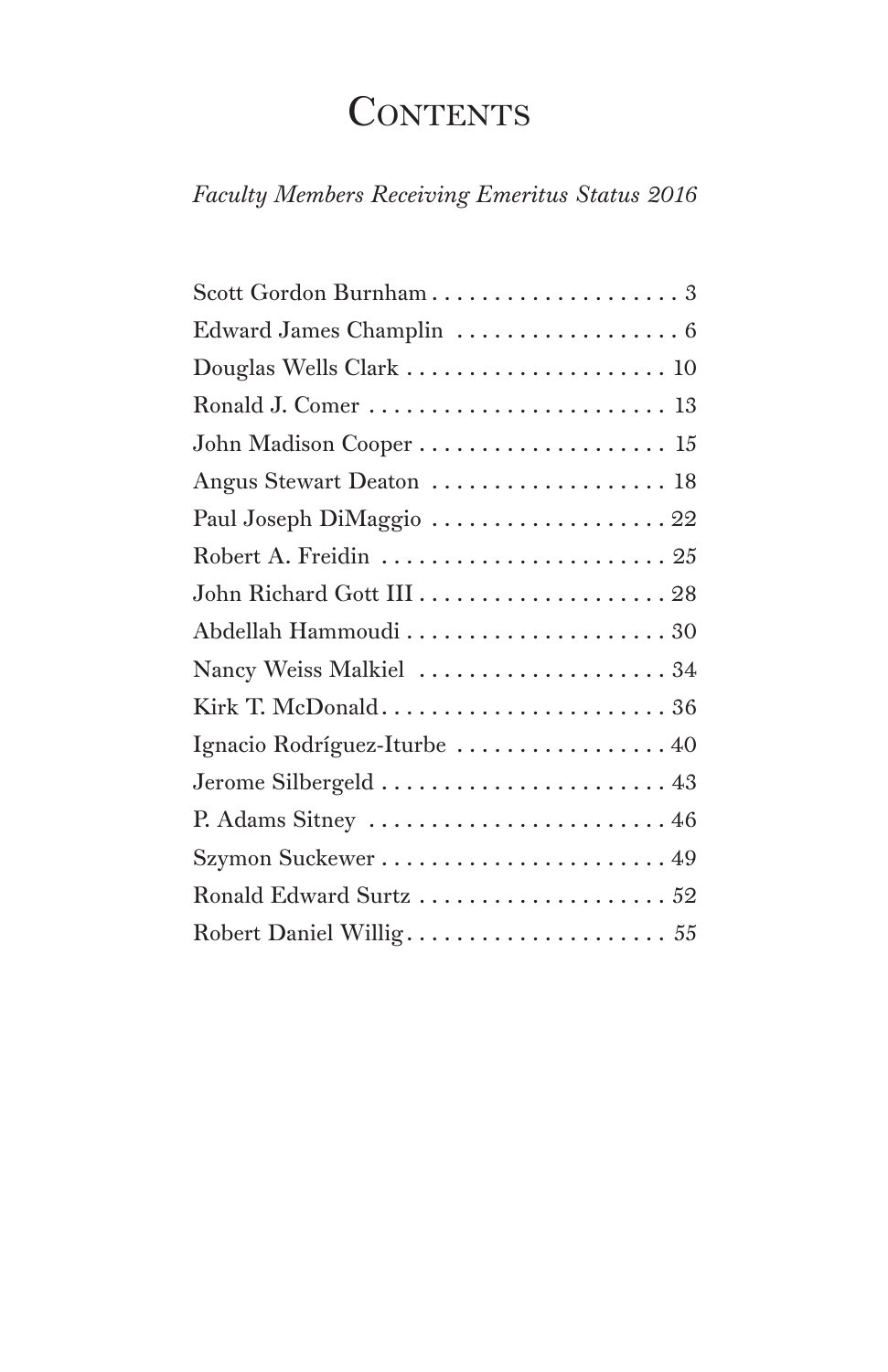## ROBERT DANIEL WILLIG



 $\mathbf R$  obert (Bobby) Willig is transferring to emeritus status after thirty-eight years at Princeton. Bobby was born in Brooklyn, majored in mathematics as an undergraduate at Harvard University, and received his Ph.D. in economics from Stanford University. After graduation, Bobby joined the prestigious economics group at Bell Labs and was lured to Princeton as a full professor just five years later, in 1978.

Bobby works in the broad areas of industrial organization, regulation, and antitrust. One of his early influential contributions was his paper "Consumer's Surplus Without Apology," which described the circumstances under which a consumer's surplus provides a good approximation to consumer welfare, thereby opening the door for the welfare analysis of imperfectly competitive markets. Another early contribution was his paper "Industry Performance Gradient Indexes" (with Robert Dansby), which demonstrated that the welfare changes associated with local deviations from competitive outcomes could be approximated by functions of standard industry concentration measures, such as the Herfindahl Index, thereby providing an explicit welfare maximization justification for the use of these indices.

Bobby's most cited work is his seminal 1982 book, *Contestable Markets and the Theory of Industry Structure* (Harcourt College Publishers, with William Baumol and John Panzar), which analyzes determinants of prices and structure in economic markets. The book considers situations under which firms might behave competitively even though they operate in a highly concentrated industry. The book's key insight is that the potential for future firms entering the market disciplines and limits the market power of incumbent firms. This idea of "contestable" markets introduced a simple but powerful logic arising from a dynamic model into the then-standard static models of industry structure. The insight has had a lasting impact on the field. The analysis also introduced a number of concepts to characterize multiproduct production, such as economies of scope, and provides extensive coverage of multiproduct cost functions that remains unsurpassed to this day.

 $\{55\}$